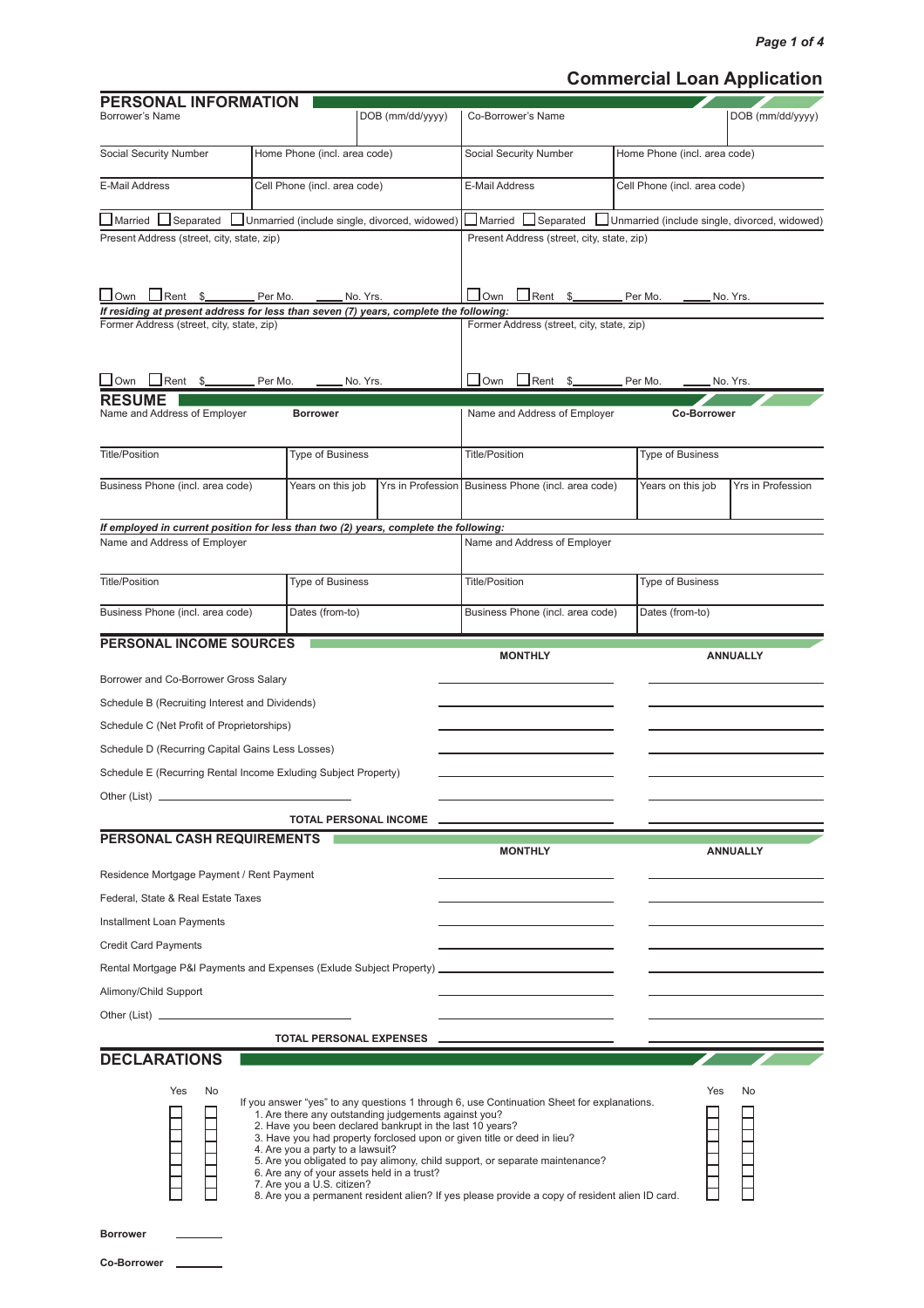$\mathcal{L}$ 

## **Commercial Loan Application**

### **ASSETS AND LIABILITIES**

Completed  $\Box$  Jointly  $\Box$  Not Jointly This Statement and any applicable supporting schedules may be completed jointly by both married and unmarried Co-Borrowers if their assets and liabilities are sufficiently joined so that the Statement can be meaningfully and fairly presented on a combined basis; otherwise, separate Statements and Schedules are required. If the Co-Borrower section was completed about a non-applicant spouce or other person, this Statement and supporting schedules must be completed by that spouce or other person also.

| <b>ASSETS</b><br>Description                                                        | Liabilities and Pleged Assets. List the creditor's name, address and account number for all<br>outstanding debts, including automobile loans, revolving charge accounts, real estate loans, |                                                                                                                                                                                                                               |                                                           |                       |  |
|-------------------------------------------------------------------------------------|---------------------------------------------------------------------------------------------------------------------------------------------------------------------------------------------|-------------------------------------------------------------------------------------------------------------------------------------------------------------------------------------------------------------------------------|-----------------------------------------------------------|-----------------------|--|
| Cash deposit toward<br>purchase held by:                                            | \$                                                                                                                                                                                          | alimony, child support, stock pledges, etc. Use continuation sheet, if necessary. Indicate by (*)<br>those liabilities which will be satisfied upon sale of real estate owned or upon refinancing of the<br>subject property. |                                                           |                       |  |
| List checking and savings accounts below                                            |                                                                                                                                                                                             | <b>LIABILITIES</b>                                                                                                                                                                                                            | <b>Monthly Payment &amp;</b><br><b>Months Left to Pay</b> | <b>Unpaid Balance</b> |  |
| Name and address of Bank, S&L, or Credit Union                                      |                                                                                                                                                                                             | Name and address of Company                                                                                                                                                                                                   | \$ Payments/Months                                        | \$                    |  |
|                                                                                     |                                                                                                                                                                                             |                                                                                                                                                                                                                               |                                                           |                       |  |
|                                                                                     |                                                                                                                                                                                             | Acct. no.<br>Name and address of Company                                                                                                                                                                                      | \$ Payments/Months                                        | \$                    |  |
| Acct. no.                                                                           | \$                                                                                                                                                                                          |                                                                                                                                                                                                                               |                                                           |                       |  |
| Name and address of Bank, S&L, or Credit Union                                      |                                                                                                                                                                                             |                                                                                                                                                                                                                               |                                                           |                       |  |
|                                                                                     |                                                                                                                                                                                             | Acct. no.                                                                                                                                                                                                                     |                                                           |                       |  |
|                                                                                     |                                                                                                                                                                                             | Name and address of Company                                                                                                                                                                                                   | \$ Payments/Months                                        | \$                    |  |
| Acct. no.                                                                           | \$                                                                                                                                                                                          |                                                                                                                                                                                                                               |                                                           |                       |  |
| Name and address of Bank, S&L, or Credit Union                                      |                                                                                                                                                                                             |                                                                                                                                                                                                                               |                                                           |                       |  |
|                                                                                     |                                                                                                                                                                                             | Acct. no.                                                                                                                                                                                                                     |                                                           |                       |  |
|                                                                                     |                                                                                                                                                                                             | Name and address of Company                                                                                                                                                                                                   | \$ Payments/Months                                        | \$                    |  |
| Acct. no.                                                                           | \$                                                                                                                                                                                          | Acct. no.                                                                                                                                                                                                                     |                                                           |                       |  |
| Stocks & Bonds (Company<br>name/number description)                                 | \$                                                                                                                                                                                          | Name and address of Company                                                                                                                                                                                                   | \$ Payments/Months                                        | \$                    |  |
|                                                                                     |                                                                                                                                                                                             | Acct. no.                                                                                                                                                                                                                     |                                                           |                       |  |
| Life insurance net cash value                                                       | \$                                                                                                                                                                                          | Name and address of Company                                                                                                                                                                                                   | \$ Payments/Months                                        | \$                    |  |
|                                                                                     |                                                                                                                                                                                             |                                                                                                                                                                                                                               |                                                           |                       |  |
| Face amount: \$                                                                     | \$                                                                                                                                                                                          |                                                                                                                                                                                                                               |                                                           |                       |  |
| <b>Subtotal Liquid Assets</b>                                                       |                                                                                                                                                                                             | Acct. no.                                                                                                                                                                                                                     |                                                           |                       |  |
| Real Estate owned (enter market  \$<br>value from schedule of real<br>estate owned) |                                                                                                                                                                                             | Name and address of Company                                                                                                                                                                                                   | \$ Payments/Months                                        | \$                    |  |
| Vested interest in retirement fund S                                                |                                                                                                                                                                                             |                                                                                                                                                                                                                               |                                                           |                       |  |
| Net worth of business(es) owned<br>(attach financial statement)                     | \$                                                                                                                                                                                          | Acct. no.                                                                                                                                                                                                                     |                                                           |                       |  |
| Automobiles owned (make & yr.) $\sqrt{\$}$                                          |                                                                                                                                                                                             | Alimony/Child Support/Separate<br>Maintenance Payments Owed to:                                                                                                                                                               | \$                                                        |                       |  |
| Other Assets (itemize)                                                              | \$                                                                                                                                                                                          | Job-related Expense (child care, union<br>dues, etc.)                                                                                                                                                                         | \$                                                        |                       |  |
|                                                                                     |                                                                                                                                                                                             | <b>Total Monthly Payments</b>                                                                                                                                                                                                 | $\mathbb{S}$                                              |                       |  |
| Total Assets a.                                                                     | Ι\$                                                                                                                                                                                         | Net Worth<br>\$<br>(a minus b)                                                                                                                                                                                                | <b>Total Liabilities b.</b>                               | \$                    |  |
|                                                                                     |                                                                                                                                                                                             |                                                                                                                                                                                                                               |                                                           |                       |  |

#### **Schedule of Real Estate Owned** (if additional properties are owned, use continuation sheet)

|                                                  |  |         |         |                                                                                                        |       |  | Insurance.                |     |
|--------------------------------------------------|--|---------|---------|--------------------------------------------------------------------------------------------------------|-------|--|---------------------------|-----|
| Property Address (enter S if sold, PS if pending |  | Type of | Present | Amount of                                                                                              | Gross |  | Mortgage   Maintenance, I | Net |
| sale or R if rental being held for income)       |  |         |         | Property   Market Value   Mortgages & Liens   Rental Income   Payments   Taxes & Misc.   Rental Income |       |  |                           |     |
|                                                  |  |         |         |                                                                                                        |       |  |                           |     |
|                                                  |  |         |         |                                                                                                        |       |  |                           |     |
|                                                  |  |         |         |                                                                                                        |       |  |                           |     |
|                                                  |  | Totals  |         |                                                                                                        |       |  |                           |     |

**List any additional names under which credit has previously been received and indicate appropriate creditor name(s) and account number(s):** Alternate Name **Creditor Name Creditor Name Creditor Name Creditor Name Creditor Name Account Number** 

| Borrower |  |  |
|----------|--|--|
|          |  |  |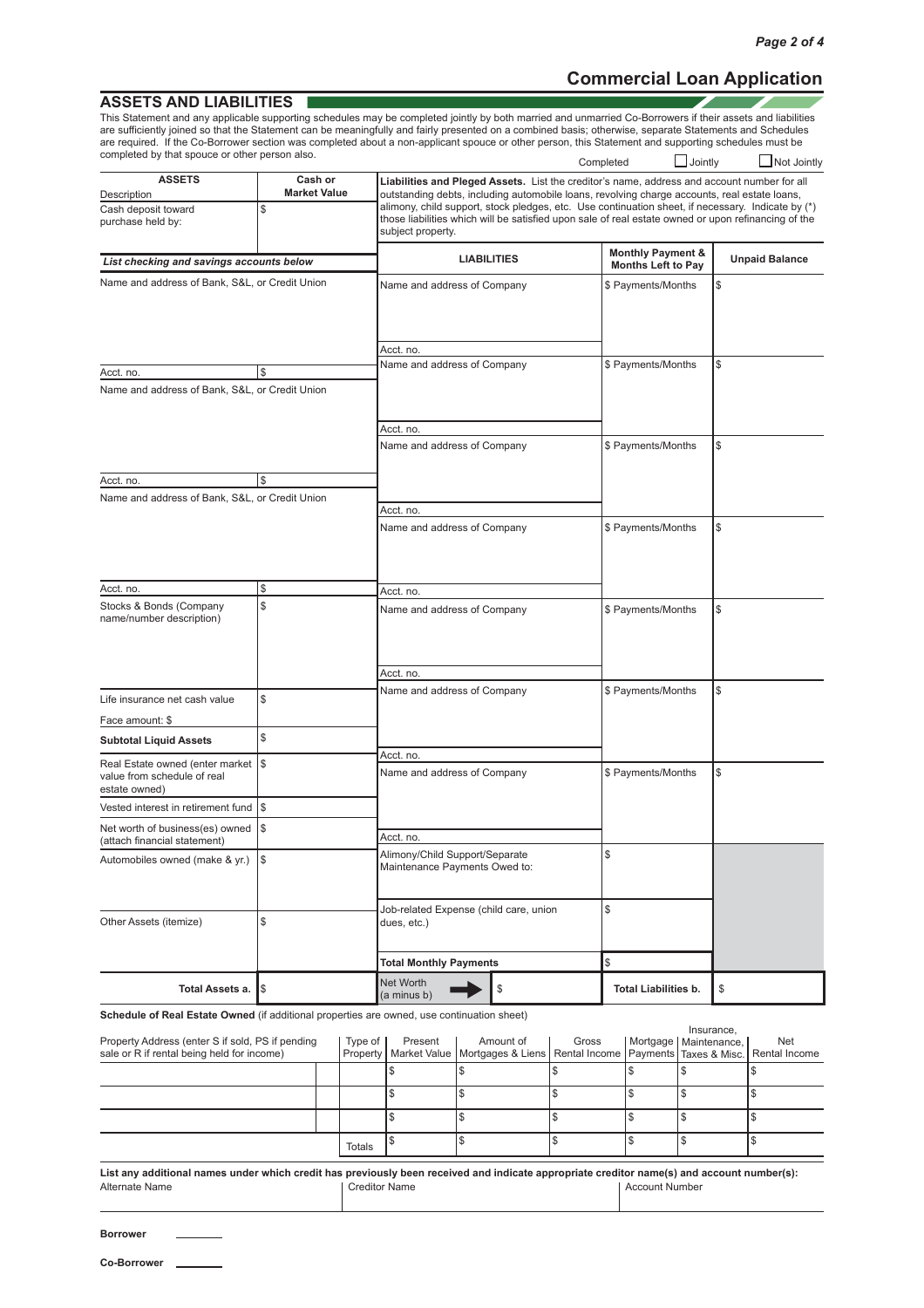# **Commercial Loan Application**

| <b>INFORMATION ABOUT PROPERTY TO BE FINANCED</b>                                                                                       |                                 |                      |                                       |                         |                                                   |                      |                                                             |                   |                                         |
|----------------------------------------------------------------------------------------------------------------------------------------|---------------------------------|----------------------|---------------------------------------|-------------------------|---------------------------------------------------|----------------------|-------------------------------------------------------------|-------------------|-----------------------------------------|
| Loan Amount Requested                                                                                                                  | Purpose                         |                      |                                       |                         |                                                   |                      |                                                             |                   |                                         |
|                                                                                                                                        | $\Box$ Purchase<br>$\mathsf{L}$ | Refinance            | ΙI<br>Refi-Cash Out                   |                         |                                                   |                      |                                                             |                   |                                         |
| <b>Property Address</b>                                                                                                                |                                 |                      | County                                |                         |                                                   |                      |                                                             |                   |                                         |
|                                                                                                                                        |                                 |                      | # Units                               |                         | <b>Building Size</b>                              |                      | Lot Size                                                    | <b>Year Built</b> |                                         |
| Construction Type (CTU, frame, block, etc.)                                                                                            |                                 | Zoning               | % Occupied Now                        |                         |                                                   |                      | Property Type (industrial, retail, office, mixed use, etc.) |                   |                                         |
|                                                                                                                                        |                                 |                      |                                       |                         |                                                   |                      |                                                             |                   |                                         |
| <b>Purchase Money Loan</b><br><b>Purchase Price</b>                                                                                    | <b>Seller Credits</b><br>\$     |                      | Source of Down Payment                |                         |                                                   |                      |                                                             |                   |                                         |
| Refinance Loan<br>Have all payments been made on time for the last 12 months? $\Box$ Yes<br>(If no, please explain on a separate page) |                                 |                      | $\square$ No                          |                         |                                                   |                      | Is there a prepayment penalty? $\Box$ Yes                   |                   | $\square$ No                            |
| <b>Year Aquired</b>                                                                                                                    | <b>Original Cost</b>            | <b>Year Improved</b> |                                       | <b>Improvement Cost</b> |                                                   | <b>Present Value</b> |                                                             |                   |                                         |
| Existing Liens - Lender                                                                                                                |                                 | Date Made            | Original Amount                       |                         | <b>Current Balance</b>                            |                      | Term                                                        | Rate              | SBA?                                    |
|                                                                                                                                        |                                 |                      |                                       |                         |                                                   |                      |                                                             |                   |                                         |
|                                                                                                                                        |                                 |                      |                                       |                         |                                                   |                      |                                                             |                   |                                         |
|                                                                                                                                        |                                 |                      |                                       |                         |                                                   |                      |                                                             |                   |                                         |
|                                                                                                                                        |                                 |                      |                                       |                         |                                                   |                      |                                                             |                   |                                         |
| <b>Cash Out Request</b><br><b>Amount Requested</b>                                                                                     | Cash out use:                   |                      |                                       |                         |                                                   |                      |                                                             |                   |                                         |
|                                                                                                                                        |                                 |                      |                                       |                         |                                                   |                      |                                                             |                   |                                         |
|                                                                                                                                        |                                 |                      |                                       |                         |                                                   |                      |                                                             |                   |                                         |
| <b>VESTING OF REAL ESTATE TITLE</b>                                                                                                    |                                 |                      |                                       |                         |                                                   |                      |                                                             |                   |                                         |
| Print Exact Names of Individuals, Form of Title, or Entity                                                                             |                                 |                      |                                       |                         |                                                   |                      |                                                             |                   |                                         |
|                                                                                                                                        |                                 |                      |                                       |                         |                                                   |                      |                                                             |                   |                                         |
|                                                                                                                                        |                                 |                      |                                       |                         |                                                   |                      |                                                             |                   |                                         |
|                                                                                                                                        | $\Box$ C-Corp                   | $\Box$ S-Corp        | Partnership                           |                         | $\Box$ Proprietorship                             |                      | $\Box$ Other: $\Box$                                        |                   |                                         |
| Type of Entity (select one)                                                                                                            |                                 |                      |                                       |                         |                                                   |                      |                                                             |                   |                                         |
| Business Type (select one)                                                                                                             | $\Box$ Retail                   | $\Box$ Service       | Wholesale                             |                         | $\Box$ Manufacturing                              |                      | $\Box$ Construction                                         |                   |                                         |
|                                                                                                                                        |                                 |                      |                                       |                         |                                                   |                      |                                                             |                   |                                         |
|                                                                                                                                        |                                 |                      |                                       |                         |                                                   |                      |                                                             |                   |                                         |
| <b>OWNERSHIP/OFFICERS/DIRECTORS</b>                                                                                                    |                                 |                      |                                       |                         |                                                   |                      |                                                             |                   |                                         |
|                                                                                                                                        |                                 |                      |                                       |                         | Title: <u>___________________________________</u> |                      |                                                             |                   |                                         |
|                                                                                                                                        |                                 |                      |                                       |                         |                                                   |                      |                                                             |                   | % Owned: __________                     |
|                                                                                                                                        |                                 |                      |                                       |                         |                                                   |                      |                                                             |                   | $%$ Owned: $\_\_\_\_\_\_\_\_\_\_\_\_\_$ |
|                                                                                                                                        |                                 |                      |                                       |                         |                                                   |                      |                                                             |                   | $%$ Owned: $\_\_$                       |
|                                                                                                                                        |                                 |                      |                                       |                         |                                                   |                      |                                                             |                   | % Owned: __________                     |
|                                                                                                                                        |                                 |                      |                                       |                         |                                                   |                      |                                                             | % Owned: ________ |                                         |
|                                                                                                                                        |                                 |                      |                                       |                         |                                                   |                      |                                                             |                   |                                         |
| <b>BUSINESS INFORMATION</b>                                                                                                            |                                 |                      |                                       |                         |                                                   |                      |                                                             |                   |                                         |
|                                                                                                                                        |                                 |                      | Executive / Mailing Address, if other |                         |                                                   | Sq.Ft.               | Mo. Rent \$                                                 | Lease Expires     |                                         |
| <b>Business Name</b>                                                                                                                   |                                 |                      |                                       |                         |                                                   |                      |                                                             |                   |                                         |
| DBA:                                                                                                                                   |                                 |                      | List Additional Business Locations    |                         |                                                   | Sq.Ft.               | Mo. Rent \$                                                 | Lease Expires     |                                         |
|                                                                                                                                        |                                 |                      |                                       |                         |                                                   |                      |                                                             |                   |                                         |
| <b>Primary Business Address</b>                                                                                                        |                                 |                      |                                       |                         |                                                   |                      |                                                             |                   |                                         |
| Primary Contact Name:                                                                                                                  |                                 |                      |                                       |                         |                                                   |                      |                                                             |                   |                                         |
| Phone #:                                                                                                                               |                                 |                      |                                       |                         |                                                   |                      |                                                             |                   |                                         |
| Fax#:                                                                                                                                  |                                 |                      |                                       |                         |                                                   |                      |                                                             |                   |                                         |
| Mo. Rent paid at this location: \$                                                                                                     |                                 | Sq.Ft.?              |                                       |                         |                                                   |                      |                                                             |                   |                                         |
| Lease Expires:                                                                                                                         |                                 | Mo/Mo?               |                                       |                         |                                                   |                      |                                                             |                   |                                         |
| Business Tax ID #:                                                                                                                     |                                 |                      |                                       |                         |                                                   |                      |                                                             |                   |                                         |
| E-Mail Address:                                                                                                                        |                                 |                      |                                       |                         |                                                   |                      |                                                             |                   |                                         |
| Number of Employees:                                                                                                                   |                                 |                      |                                       |                         |                                                   |                      |                                                             |                   |                                         |
| Date Business Established:                                                                                                             |                                 |                      |                                       |                         |                                                   |                      |                                                             |                   |                                         |
| Web Site:                                                                                                                              |                                 |                      |                                       |                         |                                                   |                      |                                                             |                   |                                         |
|                                                                                                                                        |                                 |                      |                                       |                         |                                                   |                      |                                                             |                   |                                         |
|                                                                                                                                        |                                 |                      |                                       |                         |                                                   |                      |                                                             |                   |                                         |

**Borrower**

**Co-Borrower**

 $\overline{\phantom{a}}$  $\overline{\phantom{0}}$